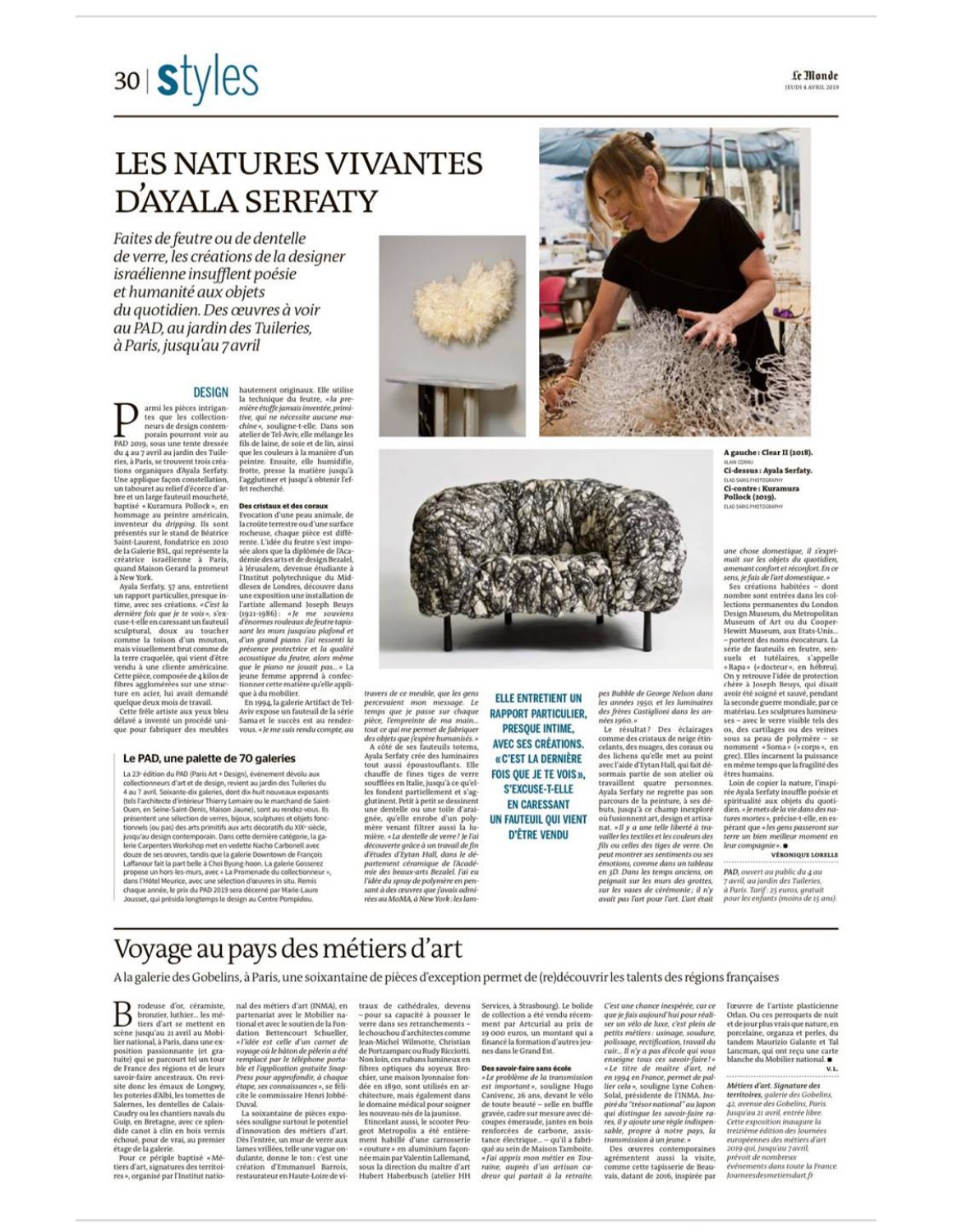# **The Living Splendors of Ayala Serfaty**

*Created in felt or glass lace, the creations of the Israeli designer instill poetry and humanity into everyday objects. Works on show at PAD in the Tuileries in Paris until April 7.*

Among the intriguing pieces that Contemporary Design collectors will see from April 4 through 7 at PAD 2019 Paris under a tent in the Tuileries gardens, are three organic creations by Ayala Serfaty: a constellation-like wall light, a stool resembling tree bark and a large speckled armchair baptized "Kuramura Pollock" in honor of the American painter, inventor of drip painting. These wonders are presented by Béatrice Saint-Laurent who founded Galerie BSL in 2010 and represents the Israeli designer in Paris while Maison Gerard promotes her in New York.

Fifty-seven year old Ayala Serfaty entertains a special, almost intimate relationship, with her creations. "This is the last time I will see you" she apologizes, caressing a sculptural armchair, soft to the touch like a lamb's fleece but visually as rough as crackled earth. Just sold to an American client, this piece made of 4 kilos of fibers woven on a metal structure, required some four months of work.

This frail artist with pale blue eyes invented a unique way of creating highly original furniture. She uses the technique of felt, *"the first cloth ever invented, primitive, that requires no machinery"* she emphasizes. In her workshop in Tel Aviv, she superposes wool, silk and linen fibers mixing colors like a painter. She then humidifies, rubs, and presses the material until it transforms into its final felted form.

## **Crystals and Coral**

Like an animal skin, the earth's crust or a rocky surface, each piece is different. The desire to make felt emerged with the discovery of an installation by German artist Joseph Beuys (1921-1986). *"I remember enormous rolls of felt covering the walls all the way to ceiling and a large piano. I felt the protective presence and acoustic quality of the felt, even though the piano was silent…"* she explains. With a diploma from the Academy of Fine Arts of Bezalel in Jerusalem, and 10 years after her studies at Middlesex Polytechnic she learned to fashion this material and decided to apply it to furniture.

In 1994, Artifact Gallery in Tel Aviv, showed her first armchair. The success was immediate. *"I realized that through this furniture, people understood my message. The time that I spend on each piece, the imprint of my hand… everything that allows me to construct these objects that I hope to have humanized."*

Along with her signature chairs, Ayala Serfaty creates equally breathtaking lighting sculptures. She heats fine glass rods blown in Italy until they partially melt and join together. Little by little appears a lace or cobweb-like structure that she coats with a polymer that also filters the light. *"Glass lace? I discovered it thanks to a final project by Eytan Hall in the ceramic department of the Academy of Fine Arts of Bezalel. The idea of spraying polymer came from works I had admired at the MoMa in New York,*